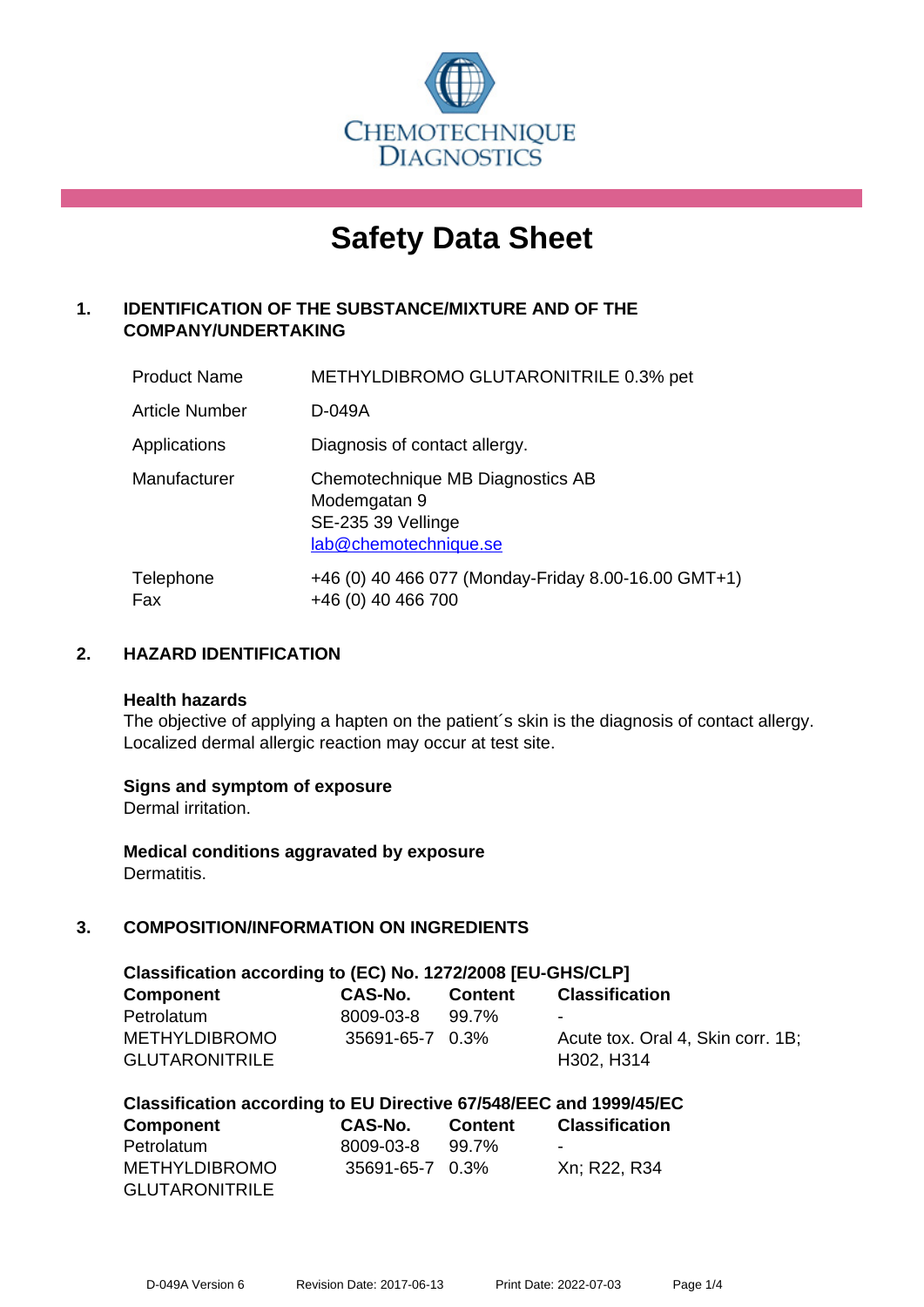## **4. FIRST AID MEASURES**

## **Emergency and first aid procedures**

Obtain medical attention.

# **5. FIRE-FIGHTING MEASURES\***

#### **Suitable extinguish media**

CO2, powder or water spray. Fight larger fires with water spray or alcohol resistant foam.

# **For safety reasons unsuitable extinguishing agents**

Water with full jet.

## **Special protective equipment for fire-fighters**

Wear self-contained respiratory protective device. Wear fully protective suit.

\*Data is shown for petrolatum only

## **6. ACCIDENTAL RELEASES MEASURES**

**Steps to be taken if material is released or spilled** Contain and place in a closed container.

# **7. HANDLING AND STORAGE**

**Precautions to be taken in handling and storage** Store dark at 5-8°C. Avoid extended exposure to light. FOR EXTERNAL USE ONLY.

# **8. EXPOSURE CONTROLS/PERSONAL PROTECTION**

**Respiratory protection** Not required.

**Ventilation** Local exhaust.

**Protective gloves** Disposal gloves.

#### **Eye protection** Not required with normal use.

## **Work/Hygienic practices**

Wash hands after each use.

## **9. PHYSICAL AND CHEMICAL PROPERTIES**

Odour **Odourless** 

Appearance Ivory White Semi-solid

Melting point\* 50-55° C Flash point\*  $>100^{\circ}$ C

Boiling point\* No data available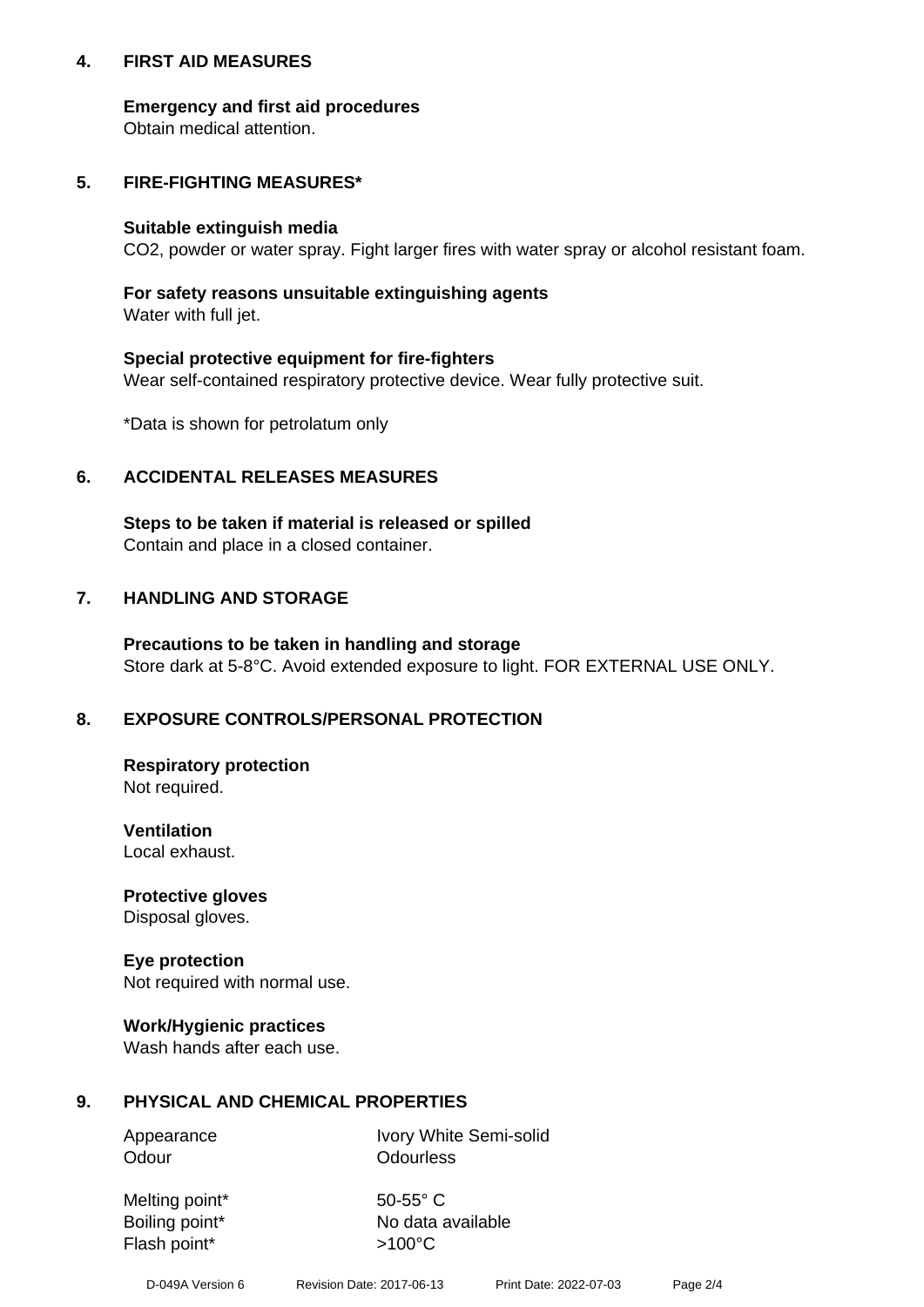Density\* No data available. Solubility in/Miscibility with Water\*

Self ignition\* Product does not self ignite. Danger of explosion\* Product does not present an explosion hazard. Insoluble

\*Data is shown for petrolatum only

# **10. STABILITY AND REACTIVITY**

#### **Incompability**

May react with strong oxidizing agents.

#### **Stability**

Stable at recommended storage conditions.

## **Hazardous byproducts**

Combustion may generate CO, CO2 and other oxides.

**Hazardous polymerization**

Will not occur.

## **11. TOXICOLOGICAL INFORMATION**

No data available.

## **12. ECOLOGICAL INFORMATION**

No data available.

## **13. DISPOSAL CONSIDERATIONS**

#### **Waste disposal method**

Comply with federal, state/provincial and local regulation.

#### **14. TRANSPORT INFORMATION**

Not dangerous goods.

## **15. REGULATORY INFORMATION**

The classification is according to the latest editions of the EU lists, and extended by company and literature data.

#### **16. OTHER INFORMATION**

#### **Text of H-statements and R-phrases mentioned in Section 3**

| Acute tox. Oral 4                               |                           | Acute toxicity, Oral (Category 4) |          |
|-------------------------------------------------|---------------------------|-----------------------------------|----------|
| Skin corrosion (Category 1B)<br>Skin corr. 1B   |                           |                                   |          |
| H <sub>302</sub>                                | Harmful if swallowed      |                                   |          |
| H314<br>Causes severe skin burns and eye damage |                           |                                   |          |
| D-049A Version 6                                | Revision Date: 2017-06-13 | Print Date: 2022-07-03            | Page 3/4 |